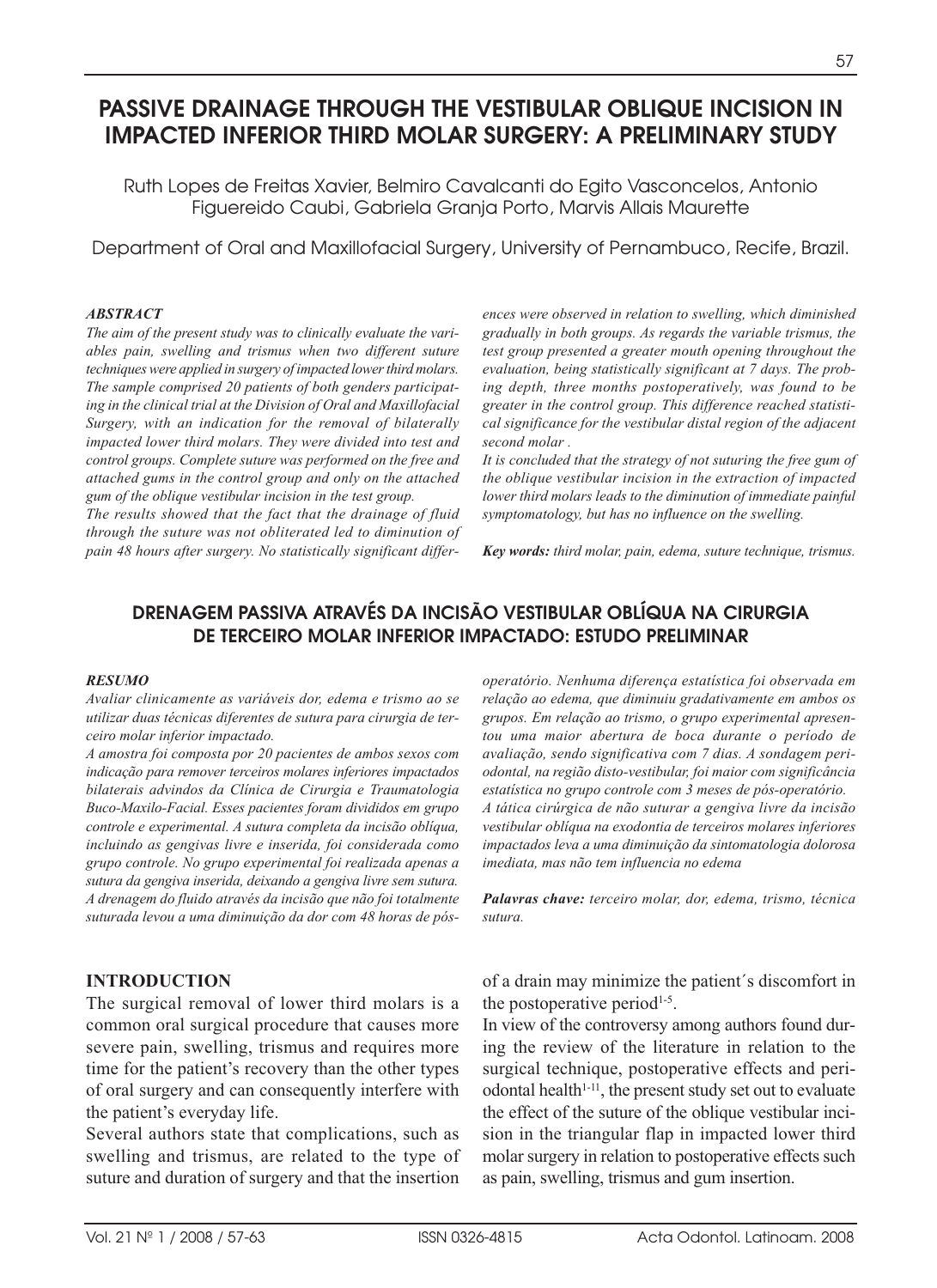

*Fig. 1: Vestibular oblique incision suturing of the free and inserted gum – control group.*

### **MATERIAL AND METHODS**

A double-blind, randomized, split-mouth study was conducted between May and September 2004 at the Division of Oral and Maxillofacial Surgery at the University of Pernambuco in Recife, Brazil. The trial protocol was approved by the university's Ethics Committee and the informed written consent was obtained from each patient. The study sample involved twenty patients (forty surgeries) of both genders, aged 18-40 years, and consecutively enrolled for the surgical extraction of bilateral impacted lower third molars under local anesthesia. Only patients classified as ASA I by the *American Society of Anesthesiology* 12-14 and with no history of significant systemic pathology or use of any medication that could interfere with the repair process were included.

To be included in this study, the patient had to have two lower third molars in a similar position according to the Pell & Gregory classification and classified as mesioangular and vertical according to the Winter classification<sup>15</sup>.

Two groups were established (n=20) on a randomized basis (by allotment), according to whether or not suture of the free gum of the vestibular oblique incision was performed. The control group was composed of all the cases in which the vestibular oblique incision was sutured at isolated points (Fig. 1), while in the experimental group only the inserted gum was sutured (Fig. 2). The anesthetic technique comprised truncal blockage of the inferior dental nerve, with infiltrating anesthesia of the vestibular zone of the



*Fig. 2: Vestibular oblique incision suturing of only the inserted gum – experimental group.*

lower third molar using 3% lidocaine solution with  $1/200,000$  epinephrine<sup>16</sup>.

Personal data were recorded for each patient. After the procedure was completed, each patient was given postoperative instructions, and medication for pain (50 mg Sodium Diclofenac 8/8 h for three days and 500 mg Dipyrone 6/6 h for the first 24 hours). A questionnaire on pain was filled out 48 and 72 hours, 7 and 15 days after surgery at scheduled appointments. The patients were asked to rate the pain intensity according to a visual analog scale (100 mm scale). If the patient marked a point between 1 and 25 mm the pain was considered as mild, between 26 and 50 mm moderate, from 51 to 75 mm intense and between 76 and 100 unbearable. The pain was also recorded at 72 hours, 7 days and 15 days by the observer when the patient returned for a evaluation.

The swelling was likewise recorded at 72 hours, 7 days and 15 days using the Amin-Laskin $17$  method, in which the measurements in centimeters are taken in a vertical and horizontal position. The horizontal measurement corresponds to the distance between the labial cant and ear lobe and the vertical measurement is the distance between external canthal of the eye and mandibular angle. The arithmetic mean of these two distances represents the facial measurement. The percentage of facial edema was obtained by the difference between the pre- and postoperative measurements, divided by the values for the pre- and postoperative periods and multiplied by 100.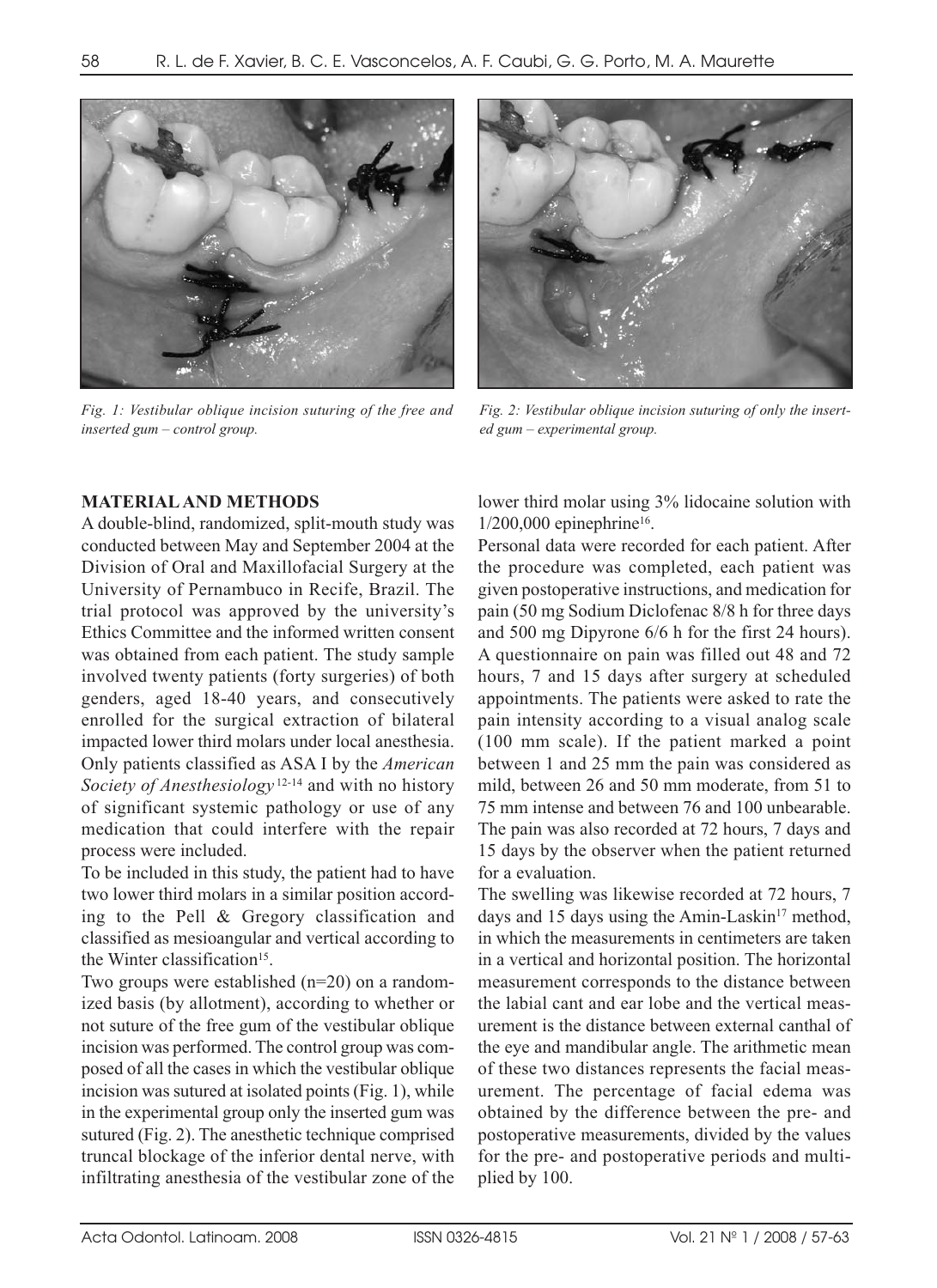| TABLE 1. Evaluation of the intensity of pain for each group and time of evaluation. |                   |                          |                          |                          |                          |                          |                          |
|-------------------------------------------------------------------------------------|-------------------|--------------------------|--------------------------|--------------------------|--------------------------|--------------------------|--------------------------|
|                                                                                     |                   | <b>GROUPS</b>            |                          |                          |                          |                          |                          |
| <b>Time of evaluation</b>                                                           | Intensity of pain | <b>Experimental</b>      |                          | <b>Control</b>           |                          | <b>TOTAL</b>             |                          |
|                                                                                     |                   | n                        | $\%$                     | n                        | $\frac{6}{6}$            | n                        | $\%$                     |
| • 48 hours                                                                          | No pain           | 9                        | 45.0                     | 5                        | 25.0                     | 14                       | 35.0                     |
|                                                                                     | Mild              | $\overline{7}$           | 35.0                     | 10                       | 50.0                     | 17                       | 42.5                     |
|                                                                                     | Moderate          | 4                        | 20.0                     | $\overline{4}$           | 20.0                     | 8                        | 20.0                     |
|                                                                                     | Intense           | $\overline{\phantom{a}}$ | $\overline{\phantom{a}}$ | 1                        | 5.0                      | 1                        | 2.5                      |
| <b>TOTAL</b>                                                                        |                   | 20                       | 100.0                    | 20                       | 100.0                    | 40                       | 100.0                    |
| • 72 hours                                                                          | No pain           | 18                       | 90.0                     | 18                       | 90.0                     | 36                       | 90.0                     |
|                                                                                     | Mild              | $\overline{c}$           | 10.0                     | $\overline{2}$           | 10.0                     | $\overline{4}$           | 10.0                     |
|                                                                                     | Moderate          | $\overline{\phantom{a}}$ | $\overline{\phantom{a}}$ | ٠                        | $\overline{\phantom{a}}$ | $\overline{\phantom{0}}$ | $\overline{\phantom{m}}$ |
|                                                                                     | Intense           | $\overline{\phantom{a}}$ |                          | $\blacksquare$           | ä,                       | $\blacksquare$           | $\overline{\phantom{a}}$ |
| <b>TOTAL</b>                                                                        |                   | 20                       | 100.0                    | 20                       | 100.0                    | 40                       | 100.0                    |
| • 7 days                                                                            | No pain           | 20                       | 100.0                    | 19                       | 95.0                     | 39                       | 97.5                     |
|                                                                                     | Mild              | $\overline{\phantom{a}}$ |                          | 1                        | 5.0                      | 1                        | 2.5                      |
|                                                                                     | Moderate          | $\overline{\phantom{a}}$ | $\overline{\phantom{a}}$ | $\overline{\phantom{a}}$ | $\overline{\phantom{a}}$ | $\overline{\phantom{a}}$ | $\overline{\phantom{a}}$ |
|                                                                                     | Intense           | $\overline{\phantom{a}}$ |                          | $\overline{\phantom{a}}$ | ÷,                       | ٠                        | $\overline{\phantom{0}}$ |
| <b>TOTAL</b>                                                                        |                   | 20                       | 100.0                    | 20                       | 100.0                    | 40                       | 100.0                    |
| $\cdot$ 15 days                                                                     | No pain           | 20                       | 100.0                    | 20                       | 100.0                    | 40                       | 100.0                    |
|                                                                                     | Mild              | $\overline{\phantom{a}}$ |                          | ٠                        | ÷,                       | $\overline{\phantom{a}}$ |                          |
|                                                                                     | Moderate          | ٠                        |                          | ٠                        | ۰                        | $\overline{\phantom{0}}$ | $\overline{\phantom{a}}$ |
|                                                                                     | Intense           | $\overline{\phantom{a}}$ | ٠                        | ٠                        | ÷,                       | ٠                        | ۳                        |
| <b>TOTAL</b>                                                                        |                   | 20                       | 100.0                    | 20                       | 100.0                    | 40                       | 100.0                    |

The trismus was evaluated by measuring the maximum interincisal opening with a flexible ruler at 72 hours, 7 days and 15 days.

Probing depths were evaluated in the postoperative period at three months in the vestibular-mesial, vestibular-median, vestibular-distal and distal (right above the incision) regions of the second molar.

# **RESULTS**

Within 48 hours most patients (65%) felt some pain, the percentage being 20% higher among the controls than in the experimental group (75% versus 55%). Within 72 hours only 10% of the patients reported pain, the frequency being similar in both groups. At 7 days only one patient felt pain in the control group. No patient in either group reported pain at 15 days. In relation to the intensity of pain, at 48 hours the highest percentage (42.5%) corresponded to the patients whose pain was classified as mild followed by patients with moderate pain (20%). At 72 hours the two cases of pain in each group were classified as mild, as in the only case of pain in the control group at 7 days (Table 1).

The mean values of swelling in the experimental group were between 10.18 cm and 10.53 cm, and in the control group 10.09 cm and 10.56 cm, the highest occurring at 72 hours. The variability expressed as the coefficient of variation was very low (6.23%). With regard to edema, there were no significant differences between the two groups at any of the times of evaluation (Table 2).

Table 3 shows that the mean values of the interincisal distance were lowest at 72 hours. The mean values were higher in the experimental group than in the control group at the other times of evaluation. The variability expressed in terms of the coefficient of variation was very low (33.66%). There were no significant differences between the two groups at 72 hours. However, significant differences were found at 7 and 15 days. Table 4 shows the values of probing depth at three months for each group and the five regions of the second molar. The mean values of the probing depth in each region were higher for the control group than for the experimental group, the difference ranging from 0.15 to 0.65. The only significant difference corresponded to the vestibulodistal region (p=0.0374).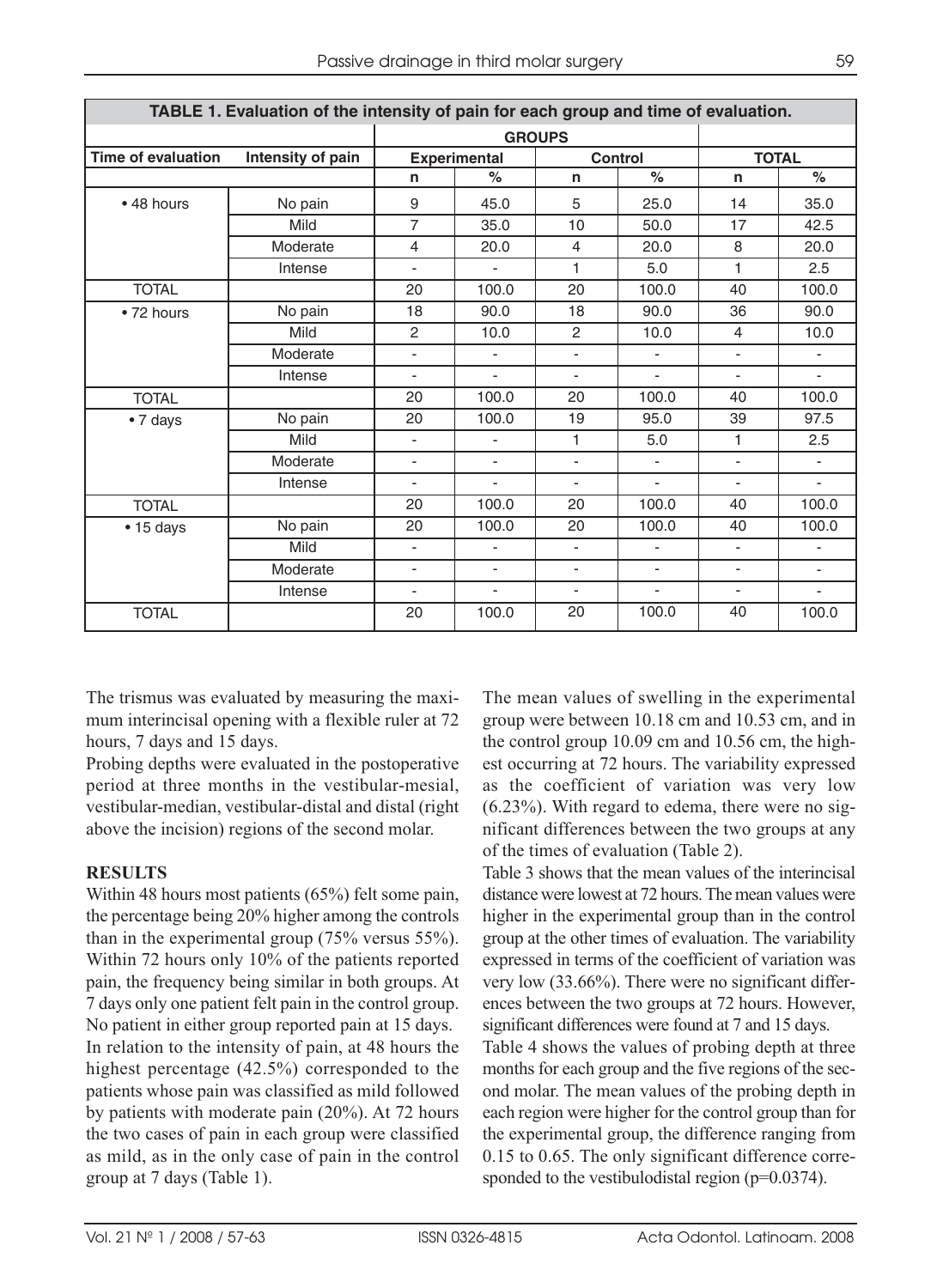| TABLE 2. Normal values and edema (cm) for each group.                     |                    |                     |                |                    |  |
|---------------------------------------------------------------------------|--------------------|---------------------|----------------|--------------------|--|
|                                                                           |                    | <b>GROUPS</b>       |                |                    |  |
|                                                                           | Time of evaluation | <b>Experimental</b> | <b>Control</b> | P value            |  |
| · Mean (cm)                                                               | Preoperative       | 10.18               | 10.09          | $p^{(1)} = 0.1172$ |  |
|                                                                           | 72 hours           | 10.53               | 10.56          | $p^{(1)} = 0.7309$ |  |
|                                                                           | 7 days             | 10.36               | 10.30          | $p^{(1)} = 0.2450$ |  |
|                                                                           | 15 days            | 10.22               | 10.16          | $p^{(1)} = 0.2220$ |  |
| • Median (cm)                                                             | Preoperative       | 10.23               | 10.08          |                    |  |
|                                                                           | 72 hours           | 10.50               | 10.45          |                    |  |
|                                                                           | 7 days             | 10.43               | 10.38          |                    |  |
|                                                                           | 15 days            | 10.38               | 10.25          |                    |  |
| • Standard deviation (cm)                                                 | Preoperative       | 0.54                | 0.57           |                    |  |
|                                                                           | 72 hours           | 0.55                | 0.66           |                    |  |
|                                                                           | 7 days             | 0.61                | 0.56           |                    |  |
|                                                                           | 15 days            | 0.56                | 0.55           |                    |  |
| • Coefficient of variation (%)                                            | Preoperative       | 5.34                | 5.70           |                    |  |
|                                                                           | 72 hours           | 5.21                | 6.23           |                    |  |
|                                                                           | 7 days             | 5.90                | 5.47           |                    |  |
|                                                                           | 15 days            | 5.49                | 5.44           |                    |  |
| • Minimum (%)                                                             | Preoperative       | 9.30                | 9.10           |                    |  |
|                                                                           | 72 hours           | 9.35                | 9.45           |                    |  |
|                                                                           | 7 days             | 9.30                | 9.35           |                    |  |
|                                                                           | 15 days            | 9.30                | 9.30           |                    |  |
| • Maximum (%)                                                             | Preoperative       | 11.35               | 11.25          |                    |  |
|                                                                           | 72 hours           | 11.85               | 12.25          |                    |  |
|                                                                           | 7 days             | 11.65               | 11.45          |                    |  |
|                                                                           | 15 days            | 11.40               | 11.25          |                    |  |
| $(*)$ – Significant at 5.0%.<br>(1) - Using Student's split mouth t-Test. |                    |                     |                |                    |  |

### **DISCUSSION**

Several authors have mentioned a number of factors that may lead to postoperative discomfort: the duration of surgery, the patient's age, gender and general health, time of day of the operation, the type of suture of the flaps and the degree of retention of the tooth<sup>18-22</sup>. Other authors report that such discomfort may be related to the surgical technique, in particular to the procedure for suturing the flaps of the surgical wound, in relation to a suture that leads to a primary<sup>9-24</sup> or secondary<sup>4,25</sup> repair. Primary healing may lead to more postoperative problems than secondary healing<sup>4</sup>, but other authors state that there is no difference between them<sup>10</sup>.

The suture technique was evaluated in the present study employing four end-points: pain, swelling, trismus and probing depth, described in the literature as adequate end-points for evaluation $5,11,26-29$ . Since this preliminary study has included a very low

number of cases, its results cannot be generalized. Further studies with a larger sample are required.

Several studies show that fluid oozing from the wound through a tube drain may decrease edema, pain and trismus 2-5,9,30. Some authors report that the postoperative problems with the use of a tube drain and those related to secondary healing are roughly the same 30. In this study no tube drain was used, but not suturing the free gum allowed passive drainage. Postoperative pain decreased with the passage of time: after 48 hours 65% of the patients reported some pain, after 72 hours only 10%, at 7 days 2.5% and at 15 days no patient reported pain (Table 2). This is in agreement with Seymour et al.<sup>27</sup>, who state that pain is more severe in the immediate postoperative period and decreases progressively. There was more pain in the control group (75%)

than in the experimental group (55%) at 48 hours, which is in agreement with Andreasen et al.<sup>3</sup>, who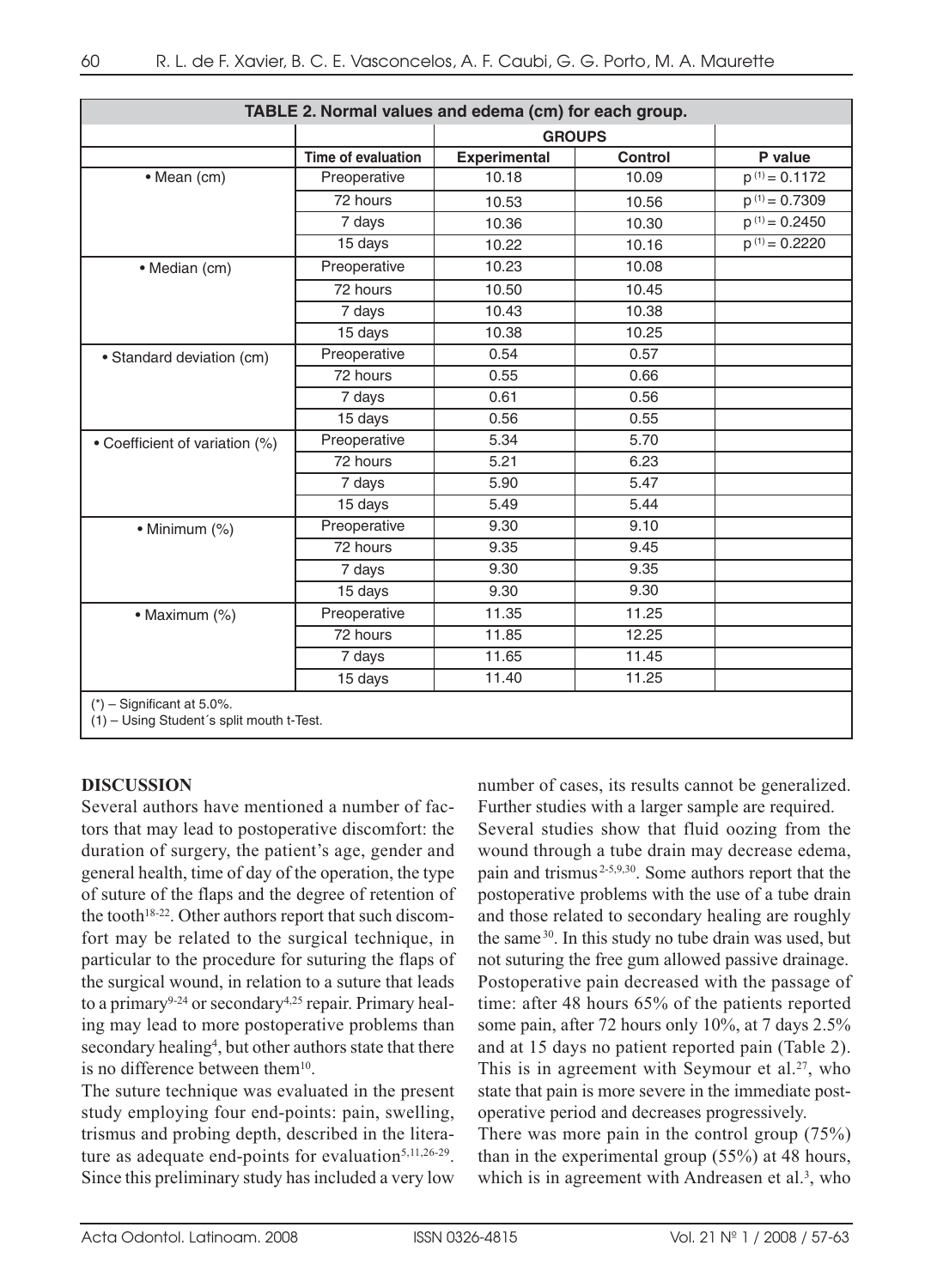| TABLE 3. Normal values and interincisal distance (mm) for each group.     |                           |                     |                |                     |  |
|---------------------------------------------------------------------------|---------------------------|---------------------|----------------|---------------------|--|
|                                                                           |                           |                     | <b>GROUPS</b>  |                     |  |
|                                                                           | <b>Time of evaluation</b> | <b>Experimental</b> | <b>Control</b> | P value             |  |
| • Mean (mm)                                                               | Preoperative              | 52.65               | 52.65          | $p^{(1)} = 1.000$   |  |
|                                                                           | 72 hours                  | 33.25               | 29.85          | $p^{(1)} = 0.1827$  |  |
|                                                                           | 7 days                    | 46.40               | 38.65          | $p^{(1)}$ < 0.001*  |  |
|                                                                           | 15 days                   | 51.60               | 48.80          | $p^{(1)} = 0.0421*$ |  |
| • Median (mm)                                                             | Preoperative              | 50.00               | 50.00          |                     |  |
|                                                                           | 72 hours                  | 30.00               | 27.50          |                     |  |
|                                                                           | 7 days                    | 45.00               | 40.00          |                     |  |
|                                                                           | 15 days                   | 49.50               | 47.00          |                     |  |
| • Standard deviation (mm)                                                 | Preoperative              | 9.39                | 9.39           |                     |  |
|                                                                           | 72 hours                  | 10.42               | 10.05          |                     |  |
|                                                                           | 7 days                    | 8.65                | 9.91           |                     |  |
|                                                                           | 15 days                   | 8.37                | 8.87           |                     |  |
| • Coefficient of variation (%)                                            | Preoperative              | 17.84               | 17.84          |                     |  |
|                                                                           | 72 hours                  | 31.34               | 33.66          |                     |  |
|                                                                           | 7 days                    | 18.65               | 25.64          |                     |  |
|                                                                           | 15 days                   | 16.22               | 18.17          |                     |  |
| • Minimum (mm)                                                            | Preoperative              | 32.00               | 32.00          |                     |  |
|                                                                           | 72 hours                  | 20.00               | 15.00          |                     |  |
|                                                                           | 7 days                    | 35.00               | 24.00          |                     |  |
|                                                                           | $15$ days                 | 35.00               | 32.00          |                     |  |
| · Maximum (mm)                                                            | Preoperative              | 70.00               | 70.00          |                     |  |
|                                                                           | 72 hours                  | 52.00               | 60.00          |                     |  |
|                                                                           | 7 days                    | 65.00               | 61.00          |                     |  |
|                                                                           | 15 days                   | 70.00               | 70.00          |                     |  |
| $(*)$ - Significant at 5.0%.<br>(1) - Using Student's split mouth t-Test. |                           |                     |                |                     |  |

state that the pain diminishes when a tube drain is used in the first few postoperative days, which is at variance with Rakprasitkul, Pairuchvej<sup>2</sup> and Cerqueira et al. $<sup>5</sup>$ , who claim that the use of drainage</sup> has no relation to pain.

With regard to edema, only at 72 hours were greater mean values found in the control group, but with no significant difference. At 7 and 15 days these values had decreased in both groups, but those of the experimental group remained higher, albeit with no significant difference. According to some studies, the use of a drain helps to diminish facial edema<sup>2,5</sup>. The mean values of the trismus were highest at 72 hours, 7 and 15 days in the experimental group. These values were higher in the control group, reaching a peak at 72 hours. In the control group, the values were significantly lower at 7 and 15 days than in the experimental group  $(p<0.001$  and p=0.0421 respectively). This finding is at variance

with Cerqueira et al.<sup>5</sup> who state that the use of a drain does not interfere with trismus.

The probing depth, three months postoperatively, showed a statistically significant greater value in the vestibulo-distal region of the adjacent second molar in the control group (Table 4), in agreement with Peng<sup>31</sup>, who states that periodontal problems are found in the distal region of the adjacent second molar.

In this preliminary study, the technique of not suturing the free gum of the oblique vestibular incision in impacted inferior third molar surgery was shown to decrease early pain and trismus, but did not reduce edema, nor did it alter the periodontal depth. Thus the clinical outcomes of this technique may bring benefits in terms of decreasing pain and trismus and obviating the need for any addition of alloplastic material. However, further studies with a larger sample should be undertaken.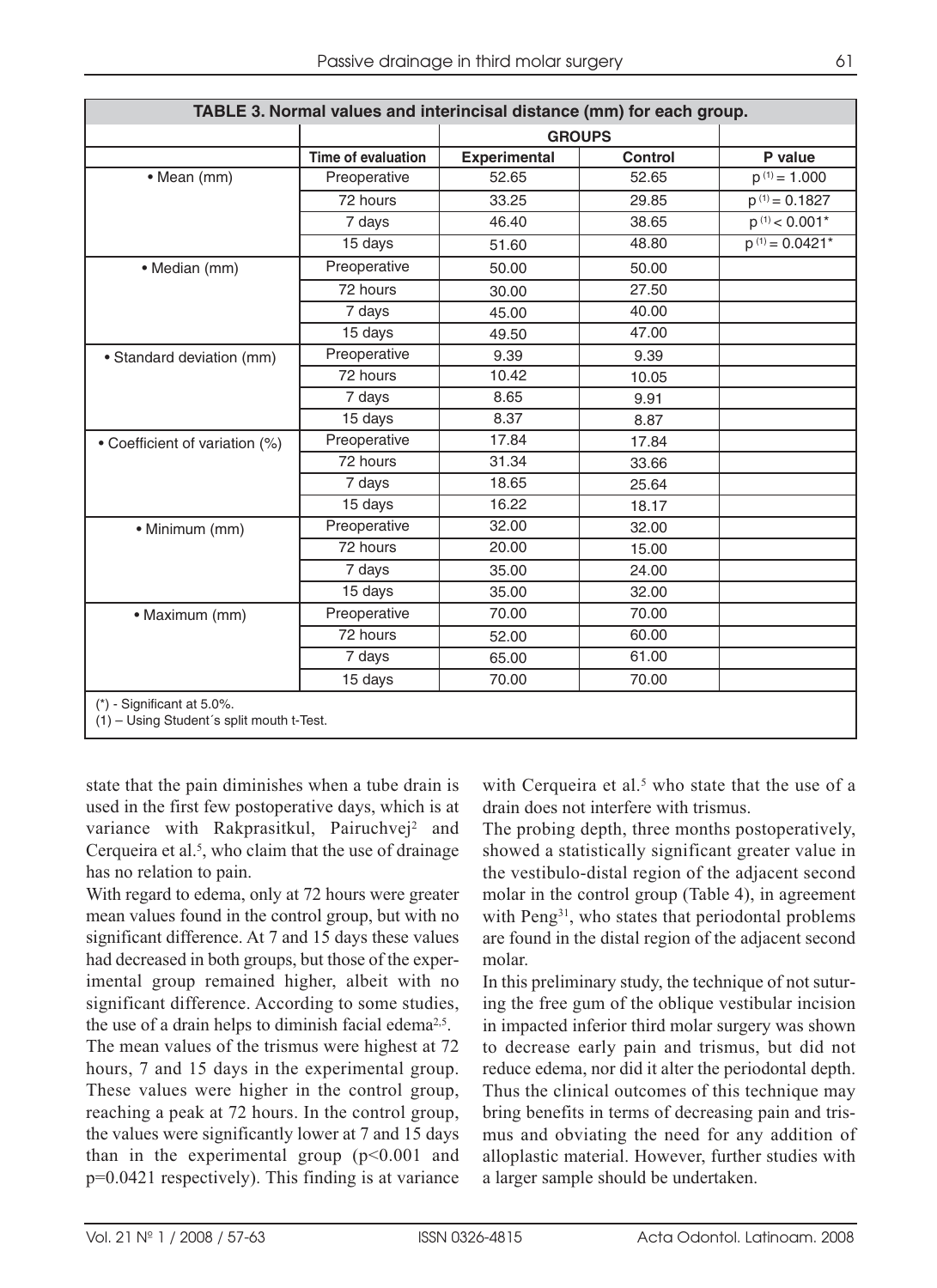| TABLE 4. Evaluation of the probing depth within three months for each region and group. |                          |                     |         |                            |                     |
|-----------------------------------------------------------------------------------------|--------------------------|---------------------|---------|----------------------------|---------------------|
|                                                                                         |                          | <b>GROUPS</b>       |         |                            |                     |
| Region                                                                                  |                          | <b>Experimental</b> | Control | <b>Mean of differences</b> | P Value             |
| $\bullet$ VM                                                                            | Minimum                  | 1                   | 1.00    |                            |                     |
|                                                                                         | Maximum                  | $\overline{c}$      | 2.00    |                            |                     |
|                                                                                         | Mean                     | 1.40                | 1.55    | 0.15                       | $p^{(1)} = 0.3299$  |
|                                                                                         | Median                   | 1                   | 2.00    |                            |                     |
|                                                                                         | Standard deviation       | 005                 | 0.51    |                            |                     |
|                                                                                         | Coefficient of variation | 35.90               | 32.93   |                            |                     |
| $\bullet$                                                                               | Minimum                  | 1.00                | 1.00    |                            |                     |
|                                                                                         | Maximum                  | 2.00                | 2.00    |                            |                     |
|                                                                                         | Mean                     | 1.20                | 1.40    | 0.20                       | $p^{(1)} = 0.3438$  |
|                                                                                         | Median                   | 1.00                | 1.00    |                            |                     |
|                                                                                         | Standard deviation       | 0.41                | 0.50    |                            |                     |
|                                                                                         | Coefficient of variation | 34.20               | 35.90   |                            |                     |
| $\bullet$ VMED                                                                          | Minimum                  | 1.00                | 1.00    |                            |                     |
|                                                                                         | Maximum                  | 2.00                | 2.00    |                            |                     |
|                                                                                         | Mean                     | 1.35                | 1.50    | 0.15                       | $p^{(1)} = 0.5488$  |
|                                                                                         | Median                   | 1.00                | 1.50    |                            |                     |
|                                                                                         | Standard deviation       | 0.49                | 0.51    |                            |                     |
|                                                                                         | Coefficient of variation | 36.25               | 34.20   |                            |                     |
| $\bullet$ VD                                                                            | Minimum                  | 1.00                | 1.00    |                            |                     |
|                                                                                         | Maximum                  | 3.00                | 5.00    |                            |                     |
|                                                                                         | Mean                     | 1.95                | 2.60    | 0.65                       | $p^{(1)} = 0.0374*$ |
|                                                                                         | Median                   | 2.00                | 2.00    |                            |                     |
|                                                                                         | Standard deviation       | 0.69                | 1.23    |                            |                     |
|                                                                                         | Coefficient of variation | 35.20               | 47.35   |                            |                     |
| $(*)$ $\equiv$ Significant at 5 0%                                                      |                          |                     |         |                            |                     |

Significant at 5.0%.

(1)– Using Wilcoxon´s matched pairs test.

VM – Vestibular-Mesial Region

D – Distal Region (right Above the Incision)

VMED – Vestibular-Median Region

VD – Vestibular-Distal Region

#### **CORRESPONDENCE**

Dr. B. Vasconcelos Faculdade de Odontologia de Pernambuco Departamento de Cirurgia e Traumatologia BMF

#### **REFERENCES**

- 1. Flynn TR, Hoekstra CW, Lawrence FR. The use of drains in oral and maxillofacial surgery: a review and a new approach. J Oral Maxillofac Surg 1983; 41:508-511.
- 2. Rakprasitkul S, Pairuchvej V. Mandibular third molar surgery with primary closure and tube drain. J Oral Maxillofac Surg 1997; 26:187-190.
- 3. Andreasen JO, Ptersen JK, Laskin DM. Text book and color atlas of tooth impactions – diagnosis, treatment and prevention. Copenhagen: Hunksgaard 1997; 273-274.
- 4. Akota I, Alvsaker B, Bjornland T. The effect of locally applied gauze drain impregnated with chlortetracycline

Av. General Newton Cavalcanti, 1650 Camaragibe - PE - 54753-220 Brazil Telephone/Fax: (+55) 81 3458-2867 E-mail: belmiro@pesquisador.cnpq.com.br

ointment in mandibular third-molar surgery. Acta Odontol Scand 1998; 56:25-29.

- 5. Cerqueira PRF, Vasconcelos BCE, Bessa-Nogueira RV. Comparative study of the effect of a tube drain in impacted lower third molar surgery. J Oral Maxillofac Surg 2004; 62: 57-61.
- 6. Absi EG, Shepherd JP. A comparison of morbidity following the removal of lower third molars by the lingual split and surgical bur methods. Int J Oral Maxillofac Surg 1993; 22:149-153.
- 7. Jakse N, Bankaoglu V, Wimmer G, Eskici A, Pertl C. Primary wound healing after lower third molar surgery: